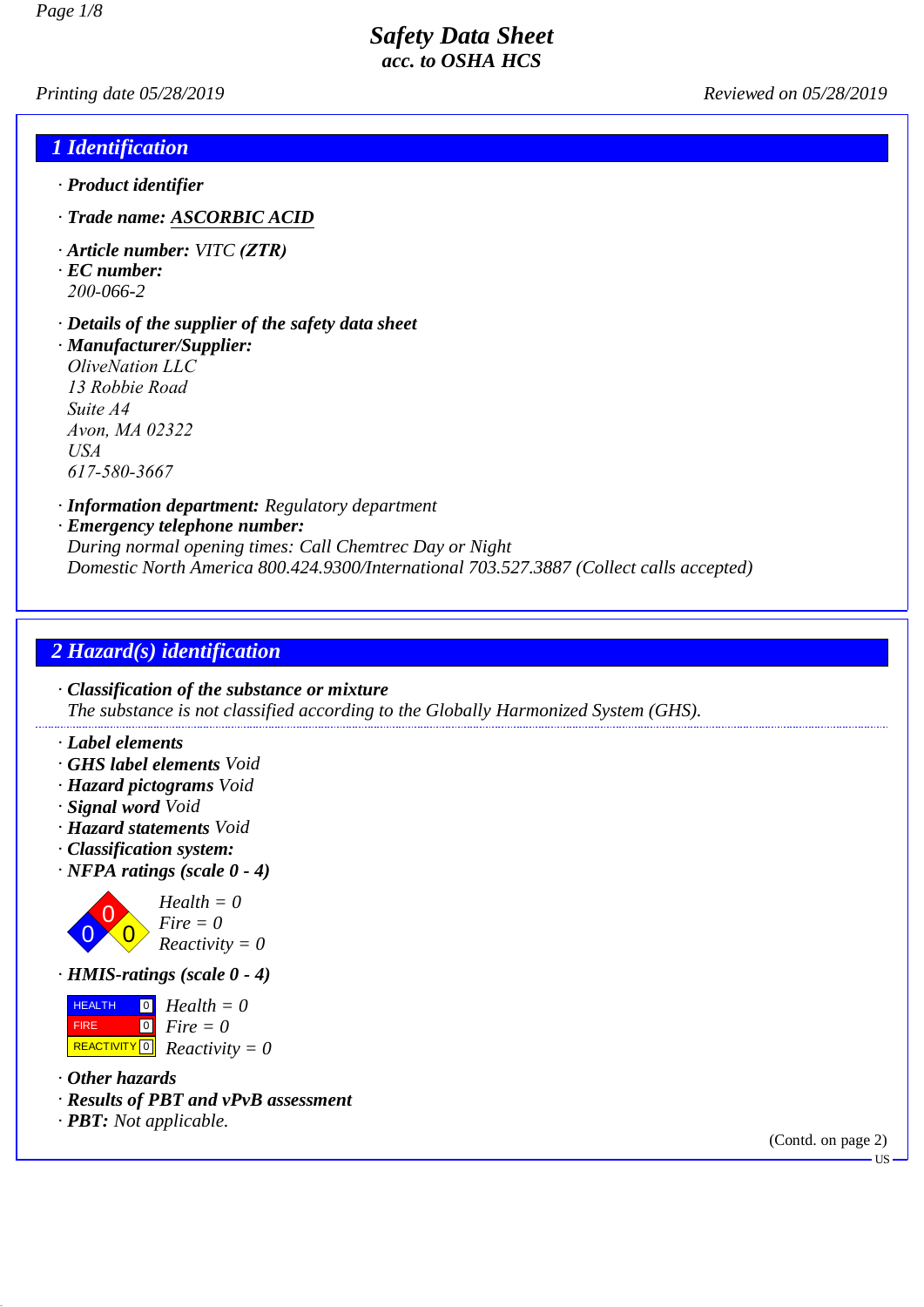*Printing date 05/28/2019 Reviewed on 05/28/2019*

#### *Trade name: ASCORBIC ACID*

*· vPvB: Not applicable.*

(Contd. of page 1)

## *3 Composition/information on ingredients*

- *· Chemical characterization: Substances*
- *· CAS No. Description*
- *50-81-7 ascorbic acid*
- *· Identification number(s)*
- *· EC number: 200-066-2*

#### *4 First-aid measures*

- *· Description of first aid measures*
- *· General information: No special measures required.*
- *· After inhalation: Supply fresh air; consult doctor in case of complaints.*
- *· After skin contact: Generally the product does not irritate the skin.*
- *· After eye contact: Rinse opened eye for several minutes under running water.*
- *· After swallowing: If symptoms persist consult doctor.*
- *· Information for doctor:*
- *· Most important symptoms and effects, both acute and delayed No further relevant information available.*
- *· Indication of any immediate medical attention and special treatment needed*
- *No further relevant information available.*

#### *5 Fire-fighting measures*

- *· Extinguishing media*
- *· Suitable extinguishing agents: Use fire fighting measures that suit the environment.*
- *· Special hazards arising from the substance or mixture No further relevant information available.*
- *· Advice for firefighters*
- *· Protective equipment: No special measures required.*

## *6 Accidental release measures*

- *· Personal precautions, protective equipment and emergency procedures Not required.*
- *· Environmental precautions: No special measures required.*
- *· Methods and material for containment and cleaning up: Pick up mechanically.*
- *· Reference to other sections*
- *See Section 7 for information on safe handling.*
- *See Section 8 for information on personal protection equipment.*
- *See Section 13 for disposal information.*

(Contd. on page 3)

US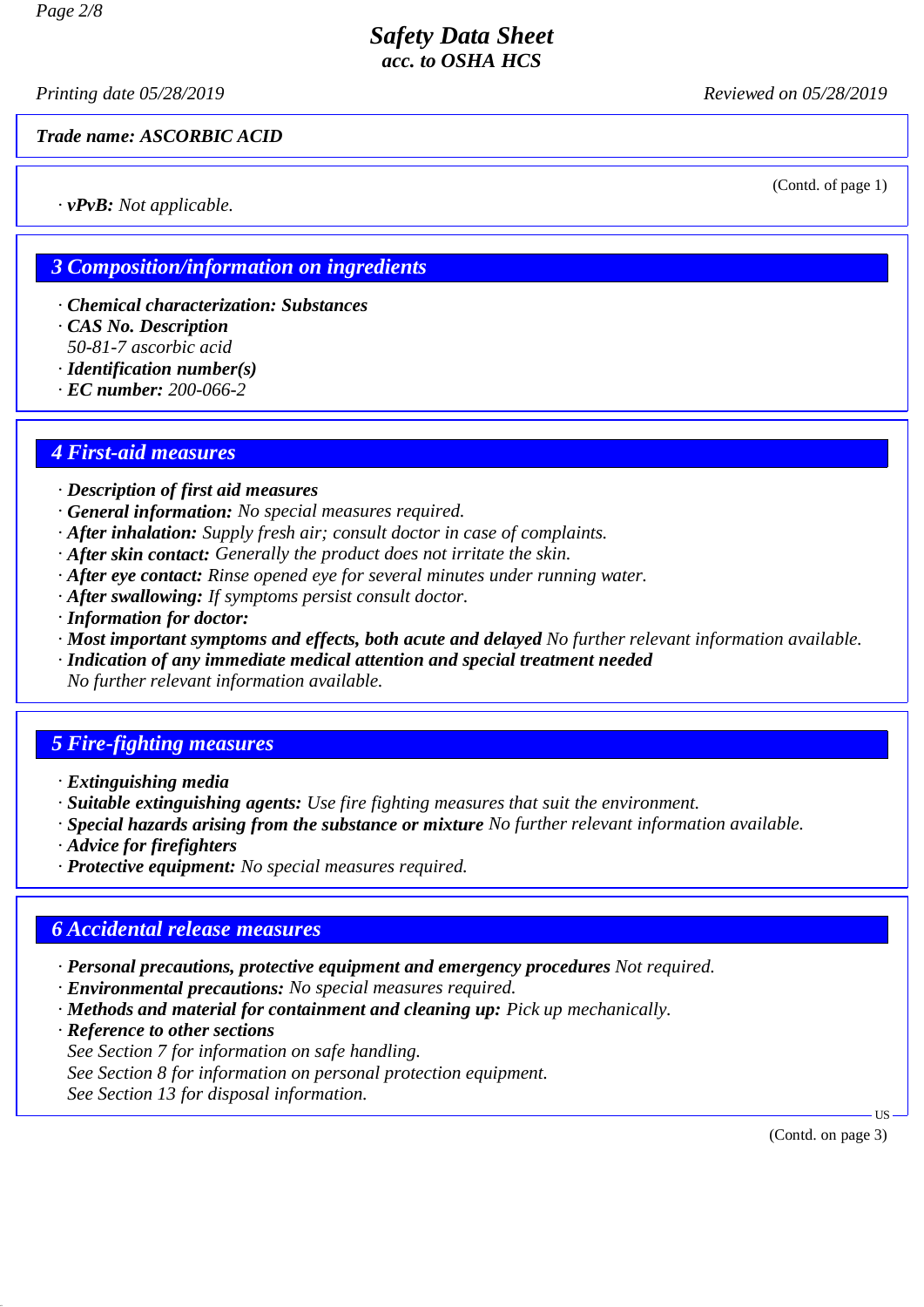*Printing date 05/28/2019 Reviewed on 05/28/2019*

*Trade name: ASCORBIC ACID*

(Contd. of page 2)

## *7 Handling and storage*

- *· Handling:*
- *· Precautions for safe handling No special measures required.*
- *· Information about protection against explosions and fires: No special measures required.*
- *· Conditions for safe storage, including any incompatibilities*
- *· Storage:*
- *· Requirements to be met by storerooms and receptacles: Store in tightly sealed containers in a cool, dry place that is well ventilated. Away from heat, spark, and open flame.*
- *· Information about storage in one common storage facility: Not required.*
- *· Further information about storage conditions: None.*
- *· Specific end use(s) No further relevant information available.*

## *8 Exposure controls/personal protection*

- *· Additional information about design of technical systems: No further data; see item 7.*
- *· Control parameters*
- *· Components with limit values that require monitoring at the workplace: Not required.*
- *· Additional information: The lists that were valid during the creation were used as basis.*
- *· Exposure controls*
- *· Personal protective equipment:*
- *· General protective and hygienic measures:*
- *The usual precautionary measures for handling chemicals should be followed.*
- *· Breathing equipment:*

*If exposure limits are exceeded or irritation is experienced, NIOSH/MSHA approved respiratory protection should be worn. Respiratory protection must be provided in accordance with current local regulations.*

*· Protection of hands:*

*The glove material has to be impermeable and resistant to the product/ the substance/ the preparation. Due to missing tests no recommendation to the glove material can be given for the product/ the preparation/ the chemical mixture.*

*Selection of the glove material on consideration of the penetration times, rates of diffusion and the degradation*

*· Material of gloves*

*The selection of the suitable gloves does not only depend on the material, but also on further marks of quality and varies from manufacturer to manufacturer.*

*· Penetration time of glove material*

*The exact break through time has to be found out by the manufacturer of the protective gloves and has to be observed.*

*· Eye protection: Not required.*

(Contd. on page 4)

US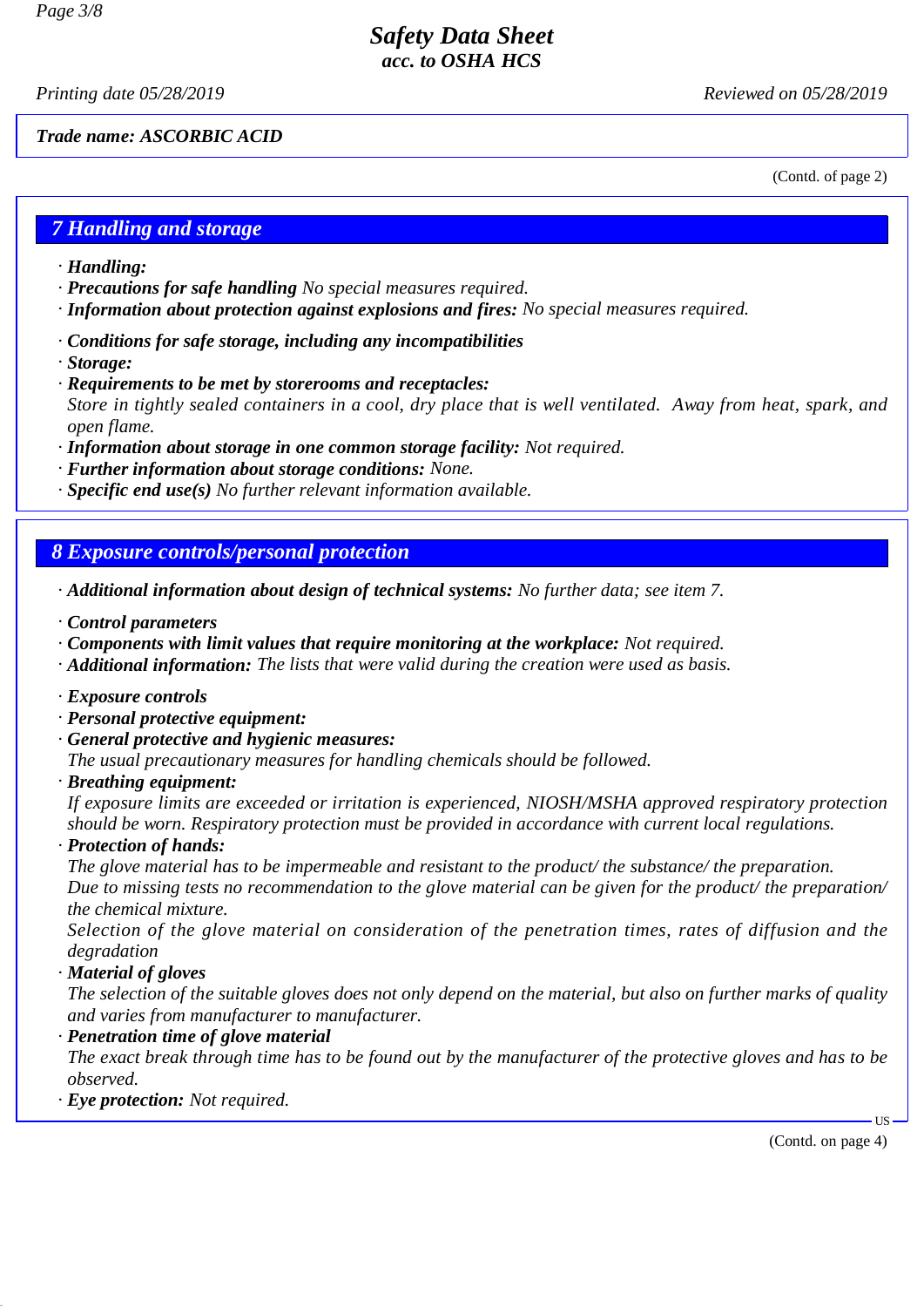*Printing date 05/28/2019 Reviewed on 05/28/2019*

# *Trade name: ASCORBIC ACID*

(Contd. of page 3)

| <b>9 Physical and chemical properties</b>                                             |                                               |  |
|---------------------------------------------------------------------------------------|-----------------------------------------------|--|
| · Information on basic physical and chemical properties<br><b>General Information</b> |                                               |  |
| $\cdot$ Appearance:<br>Form:                                                          |                                               |  |
| Color:                                                                                | Powder<br>White                               |  |
| $\cdot$ Odor:                                                                         | uncharacteristic                              |  |
| $\cdot$ Odor threshold:                                                               | Not determined.                               |  |
| $\cdot$ pH-value:                                                                     | Not applicable.                               |  |
|                                                                                       |                                               |  |
| · Change in condition                                                                 |                                               |  |
| <b>Melting point/Melting range:</b>                                                   | 191 °C (375.8 °F)                             |  |
| <b>Boiling point/Boiling range:</b>                                                   | Undetermined.                                 |  |
| · Flash point:                                                                        | Not applicable.                               |  |
| · Flammability (solid, gaseous):                                                      | Product is not flammable.                     |  |
| · Ignition temperature:                                                               |                                               |  |
| Decomposition temperature:                                                            | Not determined.                               |  |
| $\cdot$ Auto igniting:                                                                | Not determined.                               |  |
| · Danger of explosion:                                                                | Product does not present an explosion hazard. |  |
| $\cdot$ Explosion limits:                                                             |                                               |  |
| Lower:                                                                                | Not determined.                               |  |
| <b>Upper:</b>                                                                         | Not determined.                               |  |
| $\cdot$ Vapor pressure:                                                               | Not applicable.                               |  |
| $\cdot$ Density at 20 $\degree$ C (68 $\degree$ F):                                   | 0.95 g/cm <sup>3</sup> (7.92775 lbs/gal)      |  |
| $\cdot$ Relative density                                                              | Not determined.                               |  |
| · Vapor density                                                                       | Not applicable.                               |  |
| $\cdot$ Evaporation rate                                                              | Not applicable.                               |  |
| · Solubility in / Miscibility with                                                    |                                               |  |
| Water at 20 $\textdegree$ C (68 $\textdegree$ F):                                     | 333 g/l                                       |  |
| · Partition coefficient (n-octanol/water): Not determined.                            |                                               |  |
| · Viscosity:                                                                          |                                               |  |
| Dynamic:                                                                              | Not applicable.                               |  |
| Kinematic:                                                                            | Not applicable.                               |  |
| <b>VOC</b> content:                                                                   | $0.00\%$                                      |  |
|                                                                                       | 0.0 g/l / 0.00 lb/gl                          |  |
| <b>Solids content:</b>                                                                | 100.0%                                        |  |
|                                                                                       | (Contd. on page 5)                            |  |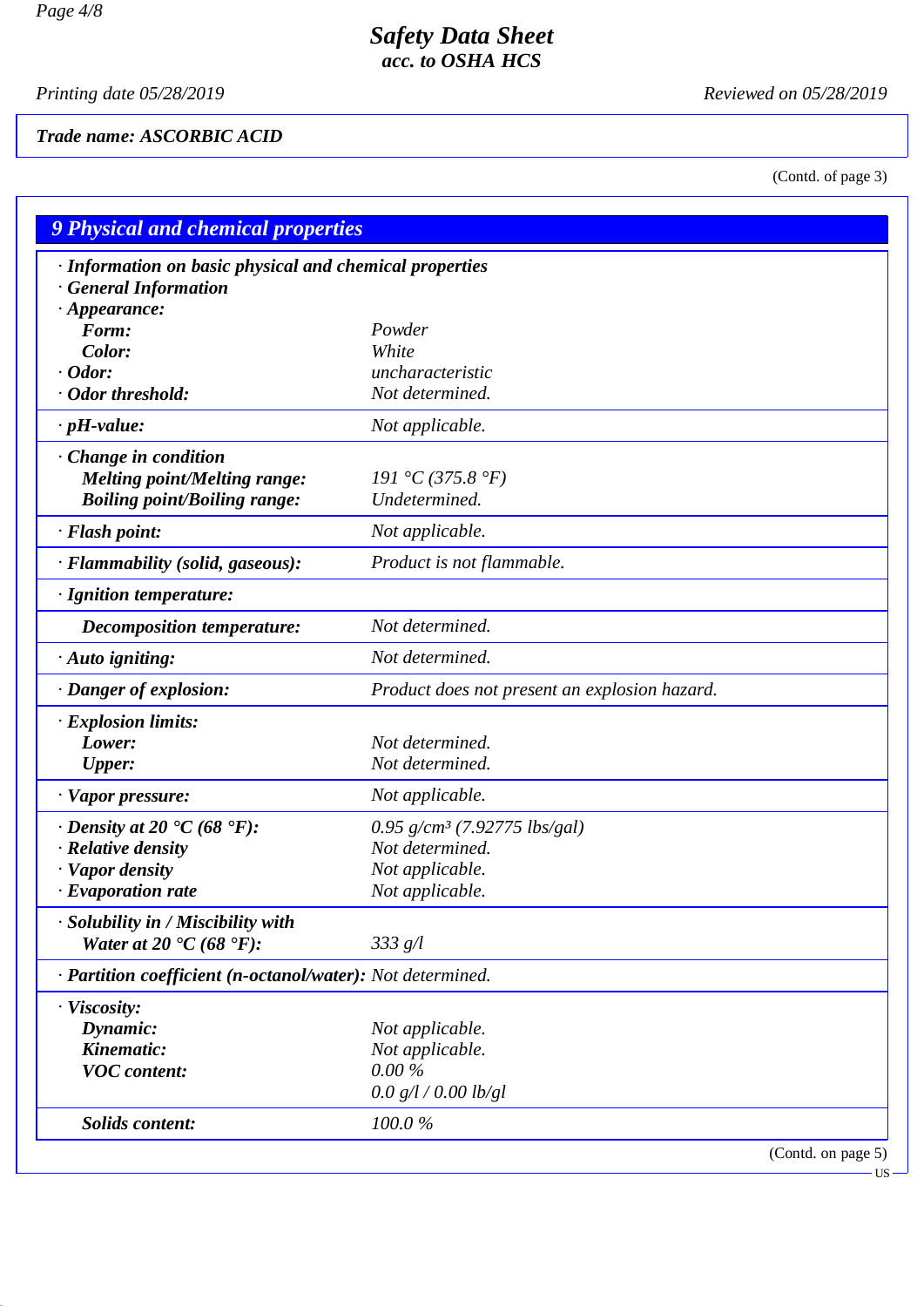*Printing date 05/28/2019 Reviewed on 05/28/2019*

*Trade name: ASCORBIC ACID*

(Contd. of page 4)

*· Other information No further relevant information available.*

# *10 Stability and reactivity*

- *· Reactivity No further relevant information available.*
- *· Chemical stability*
- *· Thermal decomposition / conditions to be avoided: No decomposition if used according to specifications.*
- *· Possibility of hazardous reactions No dangerous reactions known.*
- *· Conditions to avoid No further relevant information available.*
- *· Incompatible materials: No further relevant information available.*
- *· Hazardous decomposition products: No dangerous decomposition products known.*

## *11 Toxicological information*

#### *· Information on toxicological effects*

*· Acute toxicity:*

*· LD/LC50 values that are relevant for classification:*

*50-81-7 ascorbic acid*

*Oral LD50 11,900 mg/kg (rat)*

- *· Primary irritant effect:*
- *· on the skin: No irritant effect.*
- *· on the eye: No irritating effect.*
- *· Sensitization: No sensitizing effects known.*
- *· Additional toxicological information:*

*When used and handled according to specifications, the product does not have any harmful effects according to our experience and the information provided to us. The substance is not subject to classification.*

*· Carcinogenic categories*

*· IARC (International Agency for Research on Cancer)*

*Substance is not listed.*

*· NTP (National Toxicology Program)*

*Substance is not listed.*

*· OSHA-Ca (Occupational Safety & Health Administration)*

*Substance is not listed.*

# *12 Ecological information*

- *· Toxicity*
- *· Aquatic toxicity: No further relevant information available.*
- *· Persistence and degradability No further relevant information available.*

(Contd. on page 6)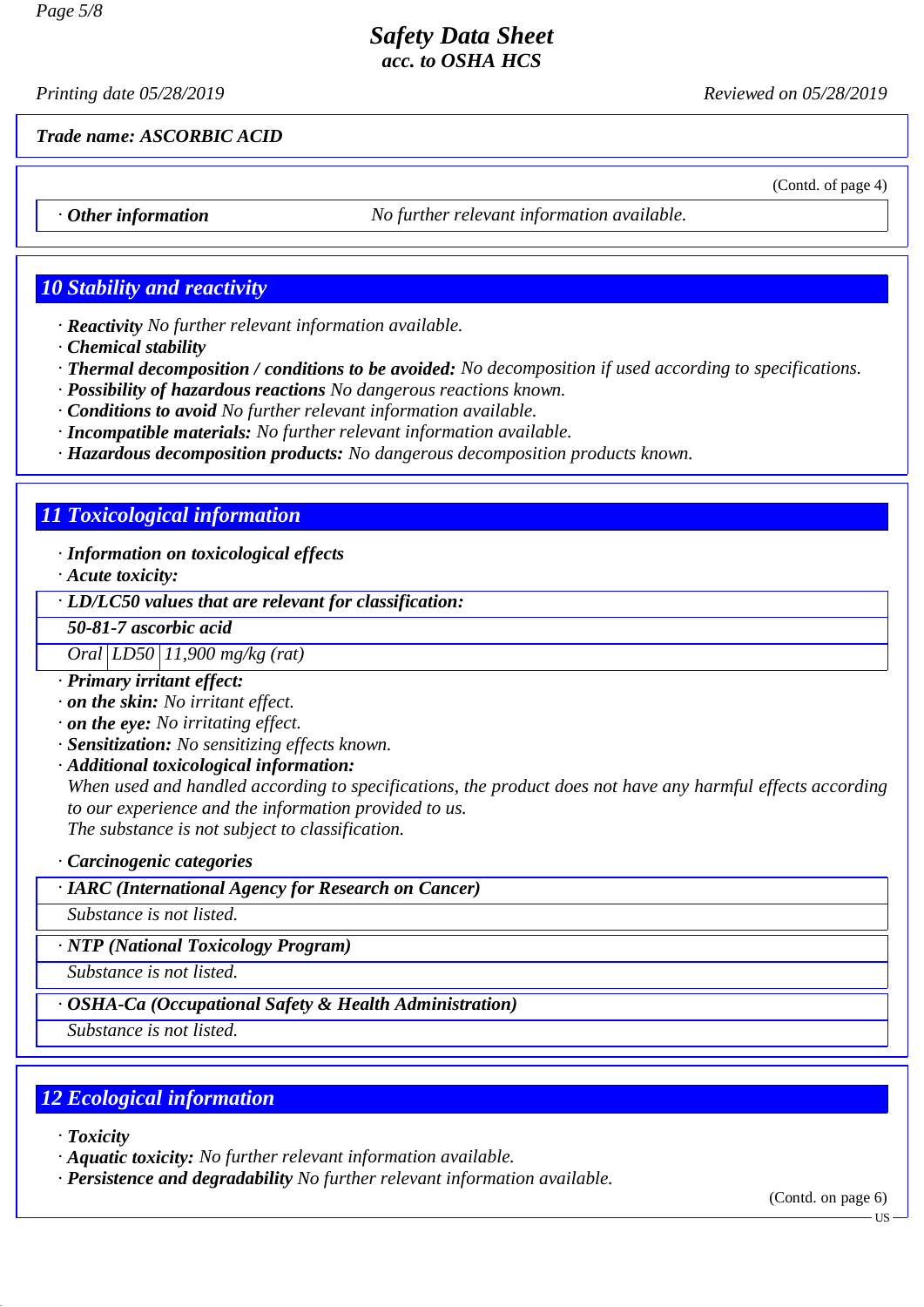*Printing date 05/28/2019 Reviewed on 05/28/2019*

#### *Trade name: ASCORBIC ACID*

(Contd. of page 5)

- *· Behavior in environmental systems:*
- *· Bioaccumulative potential No further relevant information available.*
- *· Mobility in soil No further relevant information available.*
- *· Additional ecological information:*
- *· General notes: Not known to be hazardous to water.*
- *· Results of PBT and vPvB assessment*
- *· PBT: Not applicable.*
- *· vPvB: Not applicable.*
- *· Other adverse effects No further relevant information available.*

## *13 Disposal considerations*

- *· Waste treatment methods*
- *· Recommendation: Smaller quantities can be disposed of with household waste.*
- *· Uncleaned packagings:*
- *· Recommendation: Disposal must be made according to official regulations.*
- *· Recommended cleansing agent: Water, if necessary with cleansing agents.*

| u.<br>an i |  |
|------------|--|

| $\cdot$ UN-Number<br>· DOT, ADN, IMDG, IATA                                               | not regulated   |  |
|-------------------------------------------------------------------------------------------|-----------------|--|
| · UN proper shipping name<br>· DOT, ADN, IMDG, IATA                                       | not regulated   |  |
| $\cdot$ Transport hazard class(es)                                                        |                 |  |
| · DOT, ADN, IMDG, IATA<br>$\cdot$ Class                                                   | not regulated   |  |
| · Packing group<br>· DOT, IMDG, IATA                                                      | not regulated   |  |
| · Environmental hazards:<br>· Marine pollutant:                                           | No              |  |
| · Special precautions for user                                                            | Not applicable. |  |
| $\cdot$ Transport in bulk according to Annex II of<br><b>MARPOL73/78 and the IBC Code</b> | Not applicable. |  |
| · UN "Model Regulation":                                                                  | not regulated   |  |

(Contd. on page 7)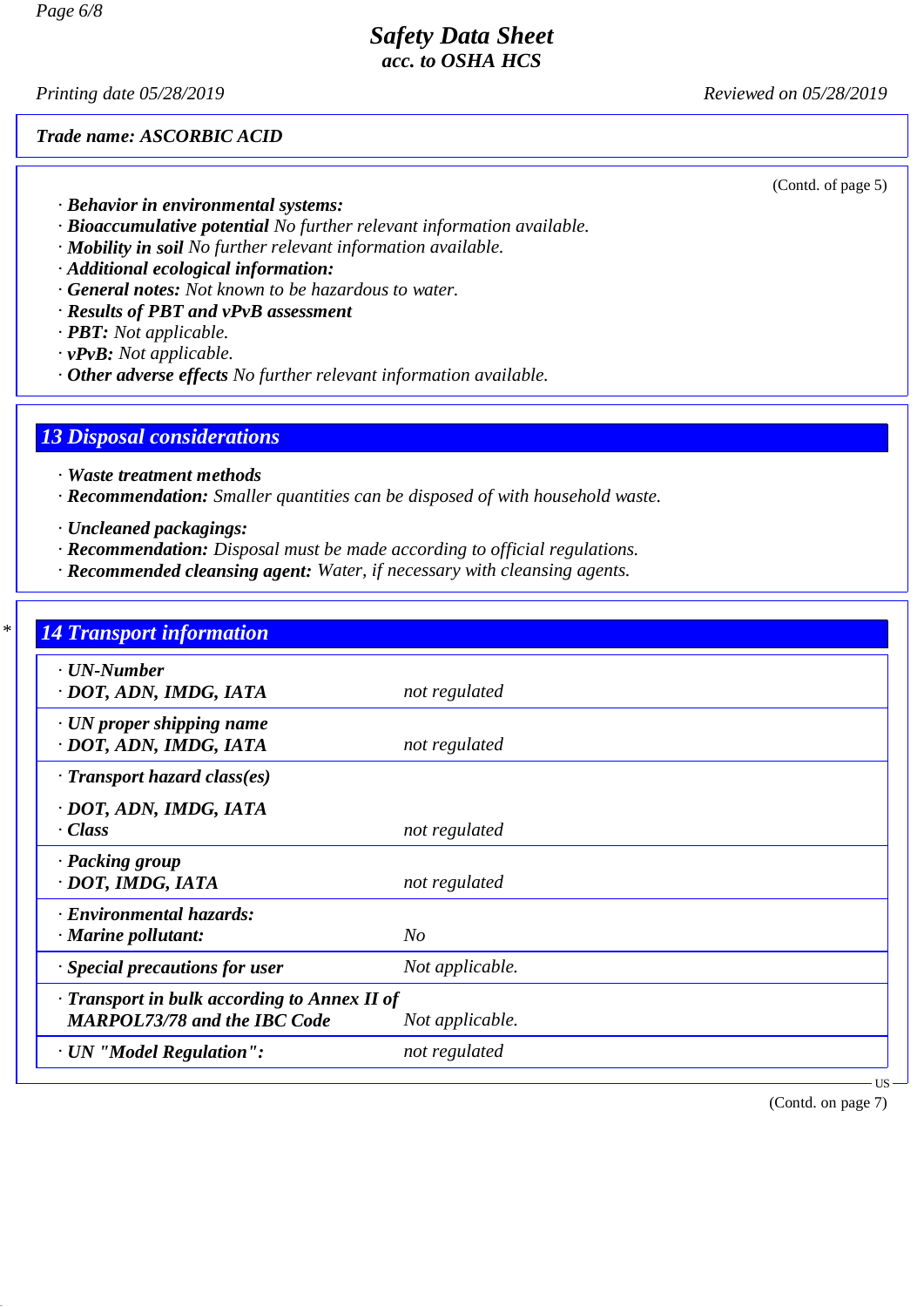*Printing date 05/28/2019 Reviewed on 05/28/2019*

*Trade name: ASCORBIC ACID*

(Contd. of page 6)

# *15 Regulatory information*

- *· Safety, health and environmental regulations/legislation specific for the substance or mixture · Sara*
- *· Section 355 (extremely hazardous substances):*
- *Substance is not listed.*
- *· Section 313 (Specific toxic chemical listings):*
- *Substance is not listed.*
- *· TSCA (Toxic Substances Control Act) (Substances not listed):*
- *Substance is listed.*
- *· Proposition 65*
- *· Chemicals known to cause cancer:*
- *Substance is not listed.*
- *· Chemicals known to cause reproductive toxicity for females:*
- *Substance is not listed.*
- *· Chemicals known to cause reproductive toxicity for males:*
- *Substance is not listed.*
- *· Chemicals known to cause developmental toxicity:*
- *Substance is not listed.*
- *· Carcinogenic categories*
- *· EPA (Environmental Protection Agency)*
- *Substance is not listed.*
- *· TLV (Threshold Limit Value established by ACGIH)*
- *Substance is not listed.*
- *· NIOSH-Ca (National Institute for Occupational Safety and Health)*
- *Substance is not listed.*
- *· GHS label elements Void*
- *· Hazard pictograms Void*
- *· Signal word Void*
- *· Hazard statements Void*
- *· Chemical safety assessment: A Chemical Safety Assessment has not been carried out.*

# *16 Other information*

*This information is based on our present knowledge. However, this shall not constitute a guarantee for any specific product features and shall not establish a legally valid contractual relationship.*

- *· Department issuing SDS: Regulatory department*
- *· Date of preparation / last revision 05/28/2019 / 2*